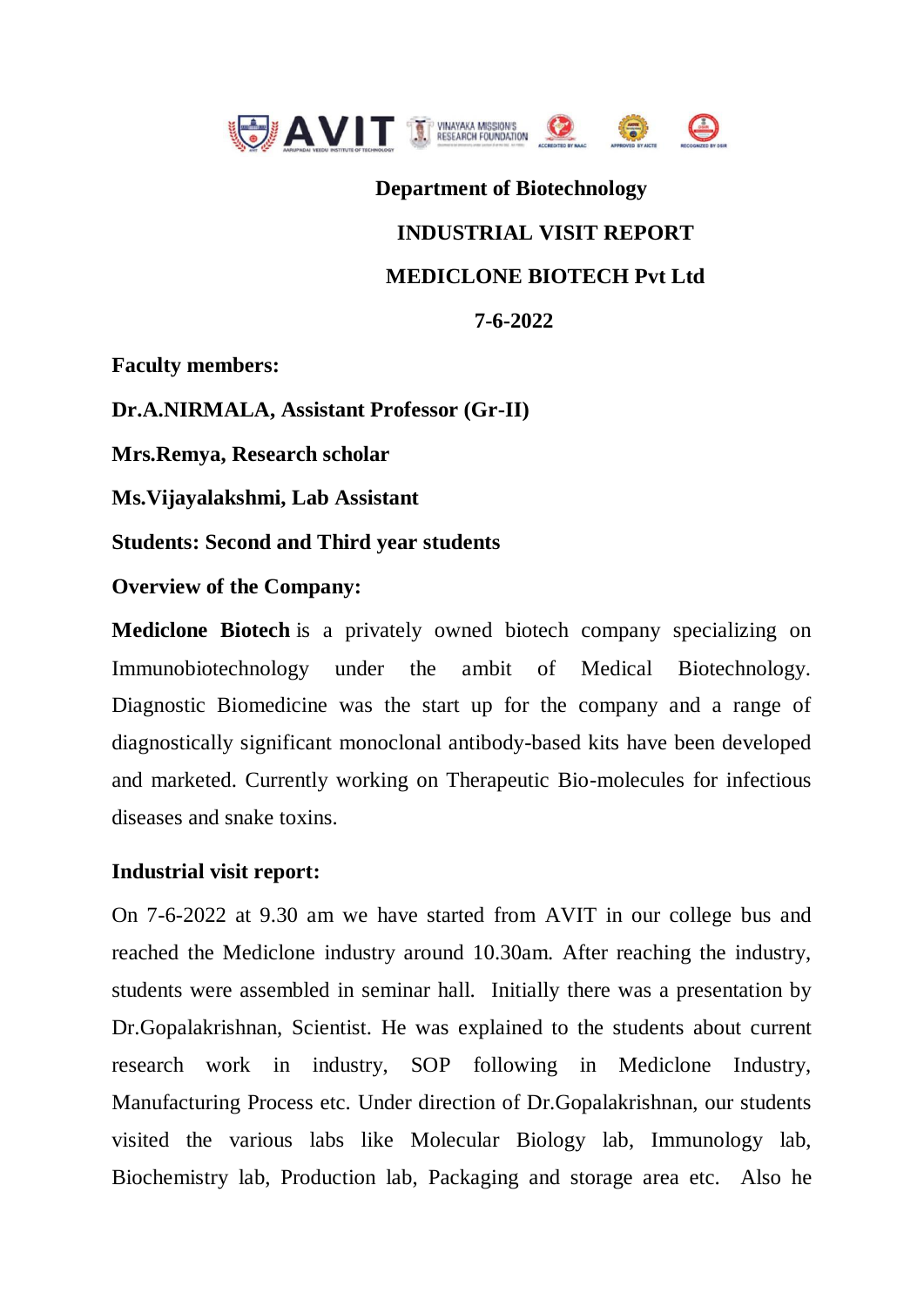explained about the working principle of instruments like Nano drop spectrophotometer, HPLC, Blue light DNA band visualization, cryopreservation tank used in industry and their applications. Surly this visit help the students to step in industry and doing project work.

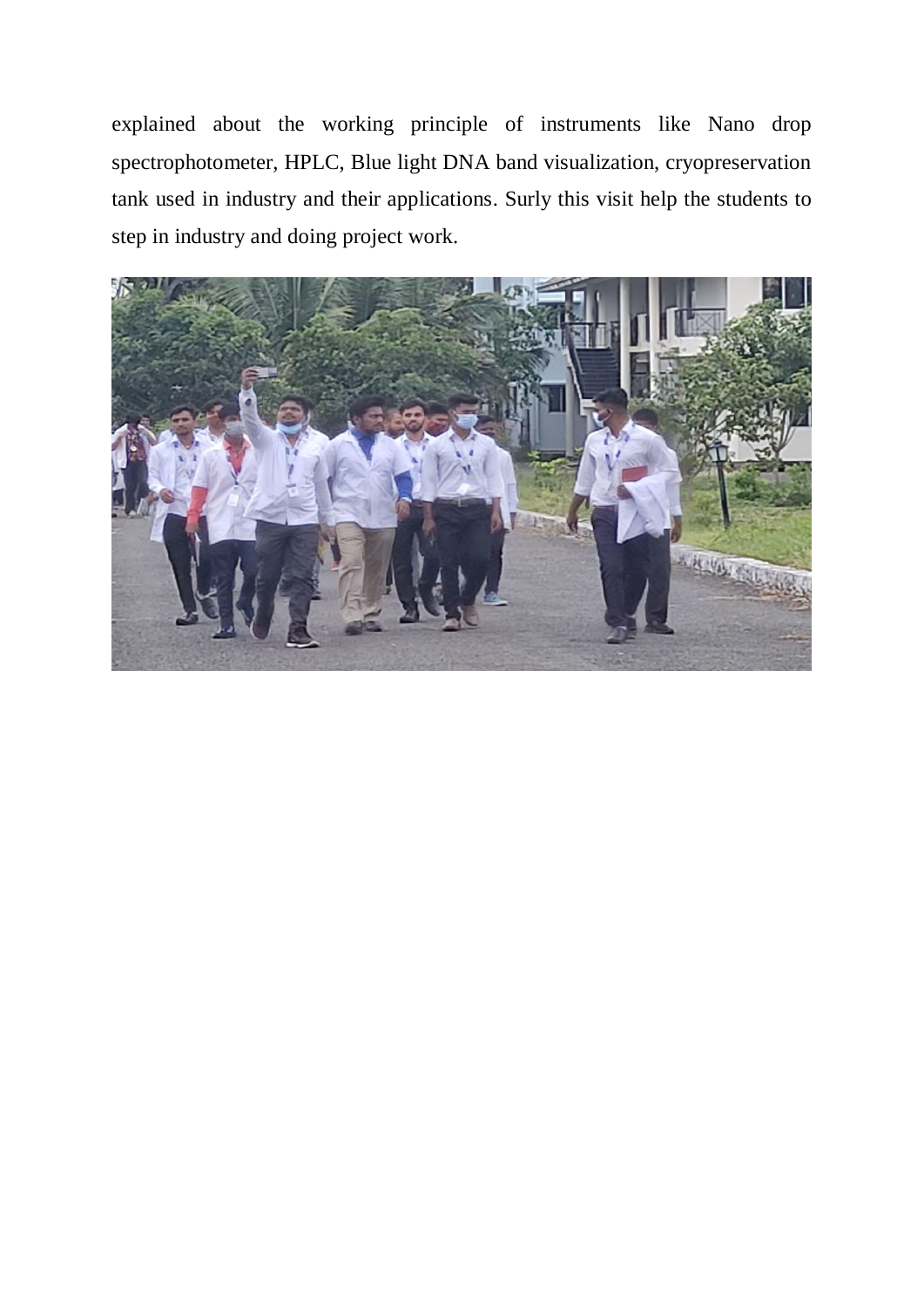

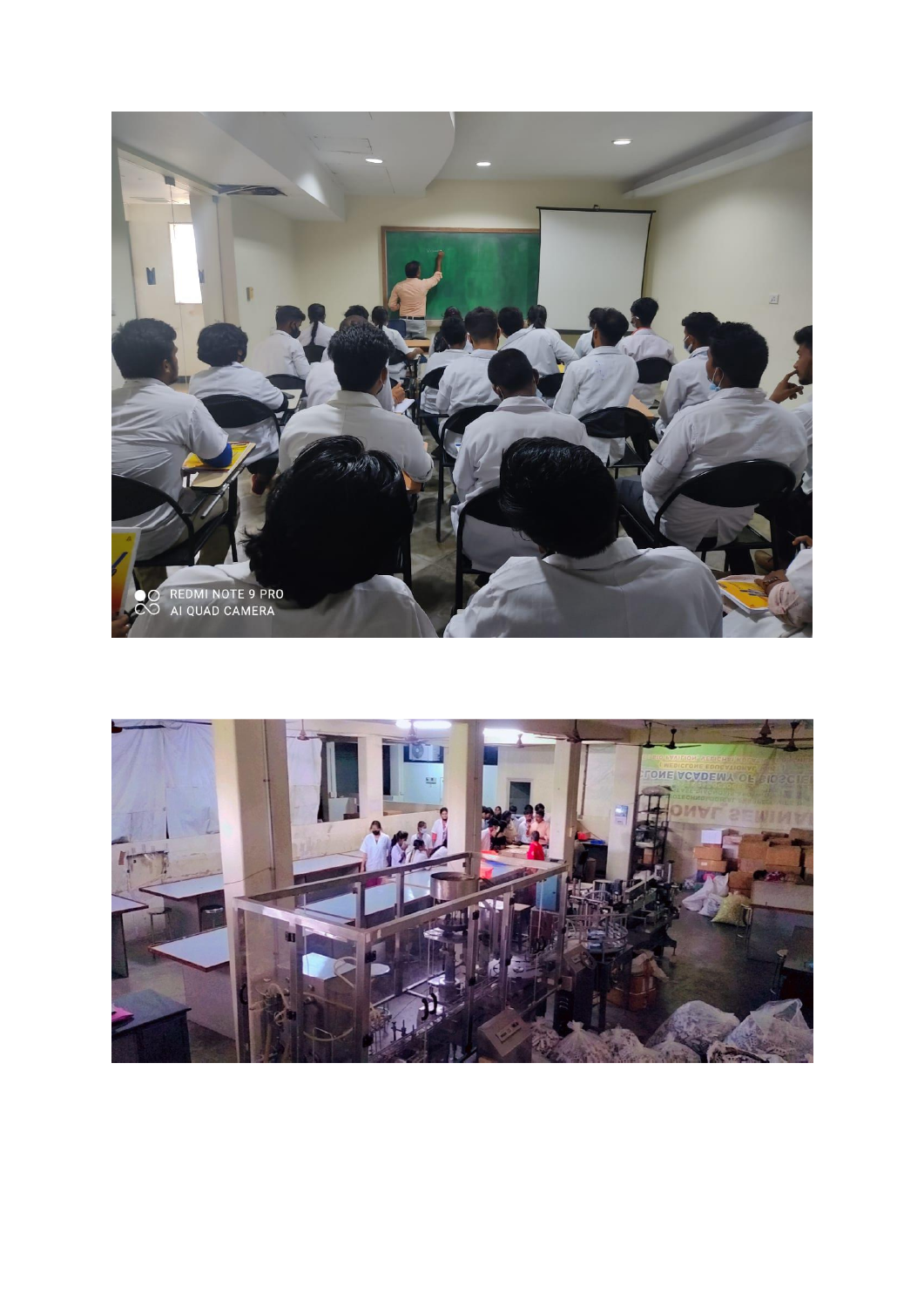